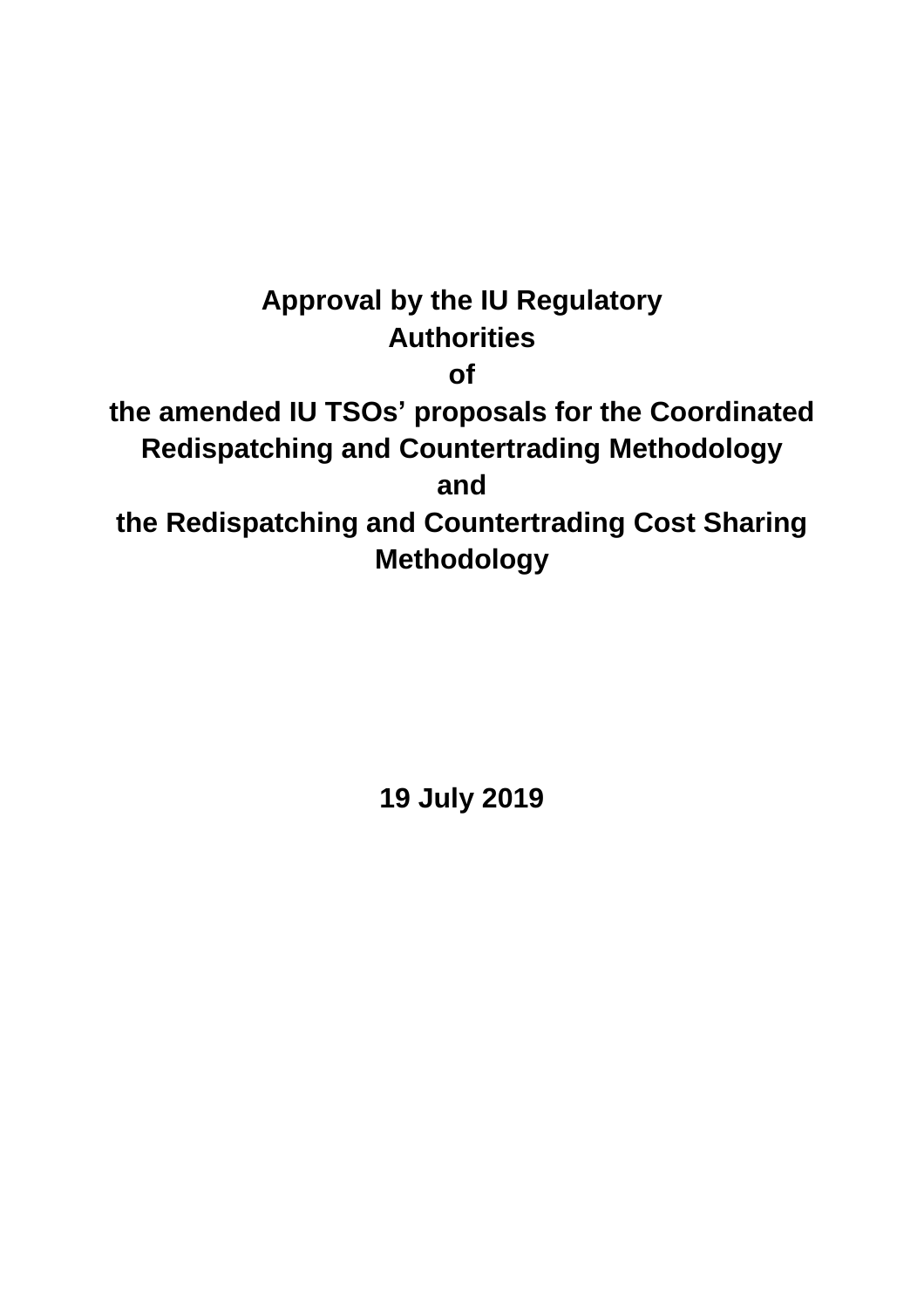# **I. Introduction and legal context**

This document elaborates an agreement of the Regulatory Authorities within the capacity calculation region Ireland-United Kingdom (IU), agreed on 19 July 2019, on the amended proposals of the Transmission System Operators (TSOs) within the IU capacity calculation region (CCR) for:

- i. a common methodology for coordinated redispatching (RD) and countertrading (CT) in accordance with Article 35 of the Commission Regulation (EU) 2015/1222 of 24 July 2015 establishing a Guideline on Capacity Allocation and Congestion Management (Regulation 2015/1222) and;
- ii. a common methodology for redispatching (RD) and countertrading (CT) cost sharing in accordance with Article 74 of Regulation 2015/1222.

This agreement of the IU Regulatory Authorities shall provide evidence that a decision on either methodology does not, at this stage, need to be adopted by the Agency for the Cooperation of Energy Regulators (ACER) pursuant to Article 9(11) of the Regulation 2015/1222. This agreement is intended to constitute the basis on which IU Regulatory Authorities will each subsequently make national decisions pursuant to Article 9(12) of Regulation 2015/1222.

The legal provisions relevant to the submission and approval of the proposals and this IU Regulatory Authority agreement can be found in Articles 3, 9, 35 and 74 of Regulation 2015/1222.

**Article 3** of Regulation 2015/1222:

Objectives of capacity allocation and congestion management cooperation

*This Regulation aims at:*

- *(a) Promoting effective competition in the generation, trading and supply of electricity;*
- *(b) Ensuring optimal use of the transmission infrastructure;*
- *(c) Ensuring operational security;*
- *(d) Optimising the calculation and allocation of cross-zonal capacity;*
- *(e) Ensuring fair and non-discriminatory treatment of TSOs, NEMOs, the Agency, regulatory authorities and market participants;*
- *(f) Ensuring and enhancing the transparency and reliability of information;*
- *(g) Contributing to the efficient long-term operation and development of the electricity transmission system and electricity sector in the Union;*
- *(h) Respecting the need for a fair and orderly market and fair and orderly price formation;*
- *(i) Creating a level playing field for NEMOs;*
- *(j) Providing non-discriminatory access to cross-zonal capacity*

## **Article 9** of Regulation 2015/1222:

Adoption of terms and conditions or methodologies

*1. TSOs and NEMOs shall develop the terms and conditions or methodologies required by this Regulation and submit them for approval to the competent regulatory authorities within the respective deadlines set out in this Regulation. Where a proposal for terms and conditions or methodologies pursuant to this Regulation needs to be developed and agreed by more than one TSO or NEMO, the participating TSOs and NEMOs shall closely cooperate. TSOs, with the assistance of ENTSO for Electricity, and all NEMOs shall regularly inform the competent regulatory authorities and the Agency about the progress of developing these terms and conditions or methodologies.*

*[…]*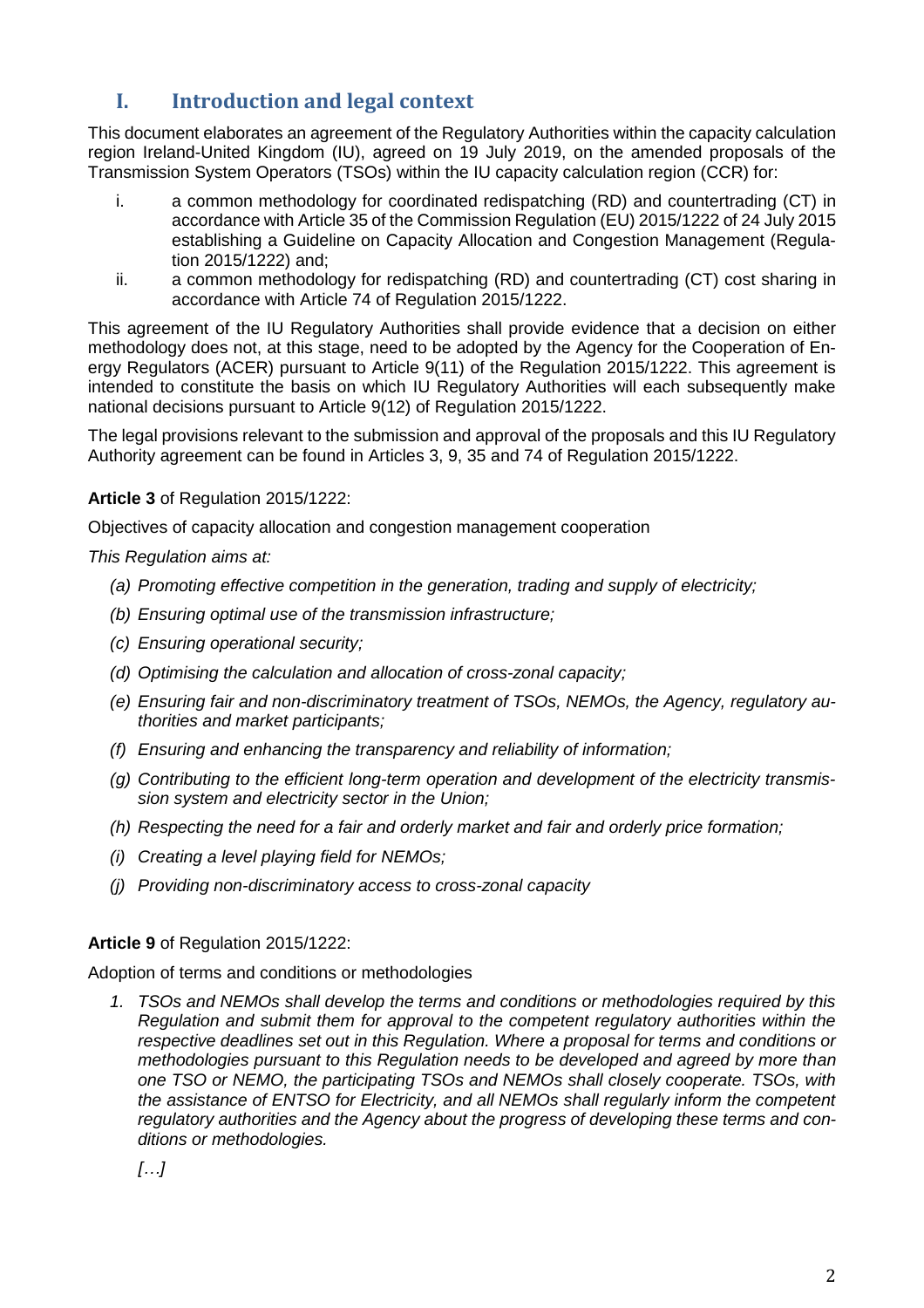*5. Each regulatory authority shall approve the terms and conditions or methodologies used to calculate or set out the single day-ahead and intraday coupling developed by TSOs and NEMOs. They shall be responsible for approving the terms and conditions or methodologies referred to in paragraphs 6, 7 and 8.*

*[…]*

*7. The proposals for the following terms and conditions or methodologies shall be subject to approval by all regulatory authorities of the concerned region:*

 *[…]*

*c. the methodology for coordinated redispatching and countertrading in accordance with Article 35(1);*

*[…]*

*h. the redispatching or countertrading costs sharing methodology in accordance with Article 74(1)*

*[…]*

- *9. The proposal for terms and conditions or methodologies shall include a proposed timescale for their implementation and a description of their expected impact on the objectives of this Regulation. Proposals on terms and conditions or methodologies subject to the approval by several or all regulatory authorities shall be submitted to the Agency at the same time that they are submitted to regulatory authorities. Upon request by the competent regulatory authorities, the Agency shall issue an opinion within three months on the proposals for terms and conditions or methodologies.*
- *10. Where the approval of the terms and conditions or methodologies requires a decision by more than one regulatory authority, the competent regulatory authorities shall consult and closely cooperate and coordinate with each other in order reach an agreement. Where applicable, the competent regulatory authorities shall take into account the opinion of the Agency. Regulatory authorities shall take decisions concerning the submitted terms and conditions or methodologies in accordance with paragraphs 6, 7 and 8, within six months following the*  receipt of the terms and conditions or methodologies by the regulatory authority or, where *applicable, by the last regulatory authority concerned.*

*[…]*

*12. In the event that one or several regulatory authorities request an amendment to approve the terms and conditions or methodologies submitted in accordance with paragraphs 6, 7 and 8, the relevant TSOs or NEMOs shall submit a proposal for amended terms and conditions or methodologies for approval within two months following the requirement from the regulatory authorities. The competent regulatory authorities shall decide on the amended terms and conditions or methodologies within two months following their submission. Where the competent regulatory authorities have not been able to reach an agreement on terms and conditions or methodologies pursuant to paragraphs (6) and (7) within the two-month deadline, or upon their joint request, the Agency shall adopt a decision concerning the amended terms and conditions or methodologies within six months, in accordance with Article 8(1) of Regulation (EC) No 713/2009. If the relevant TSOs or NEMOs fail to submit a proposal for amended terms and conditions or methodologies, the procedure provided for in paragraph 4 of this Article shall apply.*

*[…]*

*14. TSOs and NEMOs responsible for establishing the terms and conditions or methodologies in accordance with this Regulation shall publish them on the internet after approval by the competent regulatory authorities or, if no such approval is required, after their establishment, except where such information is considered as confidential in accordance with Article 13.*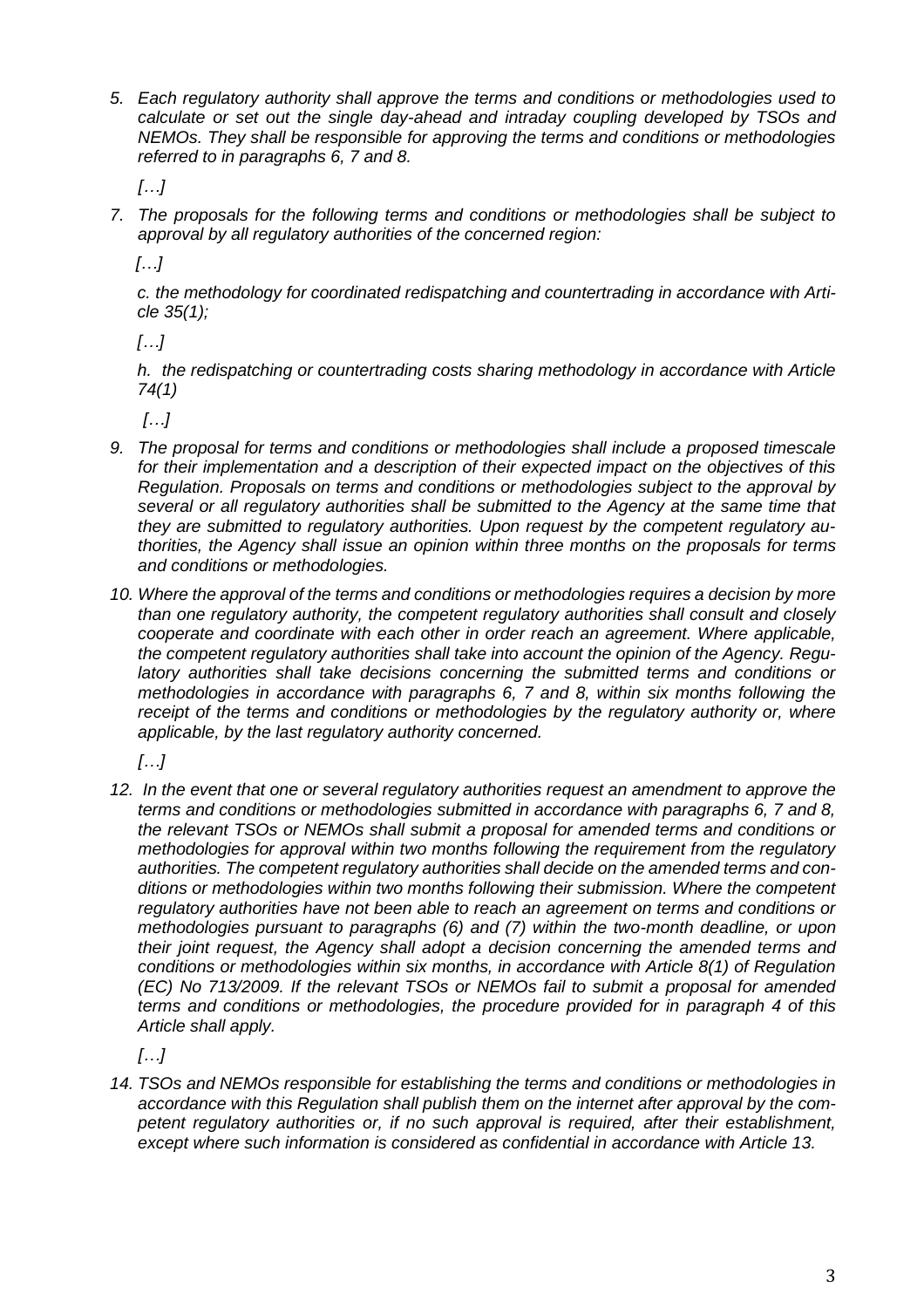#### **Article 35** of Regulation 2015/1222:

Coordinated redispatching and countertrading

- *1. Within 16 months after the regulatory approval on capacity calculation regions referred to in Article 15, all the TSOs in each capacity calculation region shall develop a proposal for a common methodology for coordinated redispatching and countertrading. The proposal shall be subject to consultation in accordance with Article 12.*
- *2. The methodology for coordinated redispatching and countertrading shall include actions of cross-border relevance and shall enable all TSOs in each capacity calculation region to effectively relieve physical congestion irrespective of whether the reasons for the physical congestion fall mainly outside their control area or not. The methodology for coordinated redispatching and countertrading shall address the fact that its application may significantly influence flows outside the TSO's control area.*
- *3. Each TSO may redispatch all available generation units and loads in accordance with the appropriate mechanisms and agreements applicable to its control area, including interconnectors.*

*By 26 months after the regulatory approval of capacity calculation regions, all TSOs in each capacity calculation region shall develop a report, subject to consultation in accordance with Article 12, assessing the progressive coordination and harmonisation of those mechanisms and agreements and including proposals. The report shall be submitted to their respective regulatory authorities for their assessment. The proposals in the report shall prevent these mechanisms and agreements from distorting the market.*

- *4. Each TSO shall abstain from unilateral or uncoordinated redispatching and countertrading measures of cross-border relevance. Each TSO shall coordinate the use of redispatching and countertrading resources taking into account their impact on operational security and economic efficiency.*
- *5. The relevant generation units and loads shall give TSOs the prices of redispatching and countertrading before redispatching and countertrading resources are committed.*

*Pricing of redispatching and countertrading shall be based on:*

*(a)prices in the relevant electricity markets for the relevant time-frame; or*

- *(b)the cost of redispatching and countertrading resources calculated transparently on the basis of incurred costs.*
- *6. Generation units and loads shall ex-ante provide all information necessary for calculating the redispatching and countertrading cost to the relevant TSOs. This information shall be shared between the relevant TSOs for redispatching and countertrading purposes only.*

## **Article 74** of Regulation 2015/1222

Redispatching and countertrading cost sharing methodology

- *1. No later than 16 months after the decision on the capacity calculation regions is taken, all TSOs in each capacity calculation region shall develop a proposal for a common methodology for redispatching and countertrading cost sharing.*
- *2. The redispatching and countertrading cost sharing methodology shall include cost-sharing solutions for actions of cross-border relevance.*
- *3. Redispatching and countertrading costs eligible for cost sharing between relevant TSOs shall be determined in a transparent and auditable manner.*
- *4. The redispatching and countertrading cost sharing methodology shall at least:*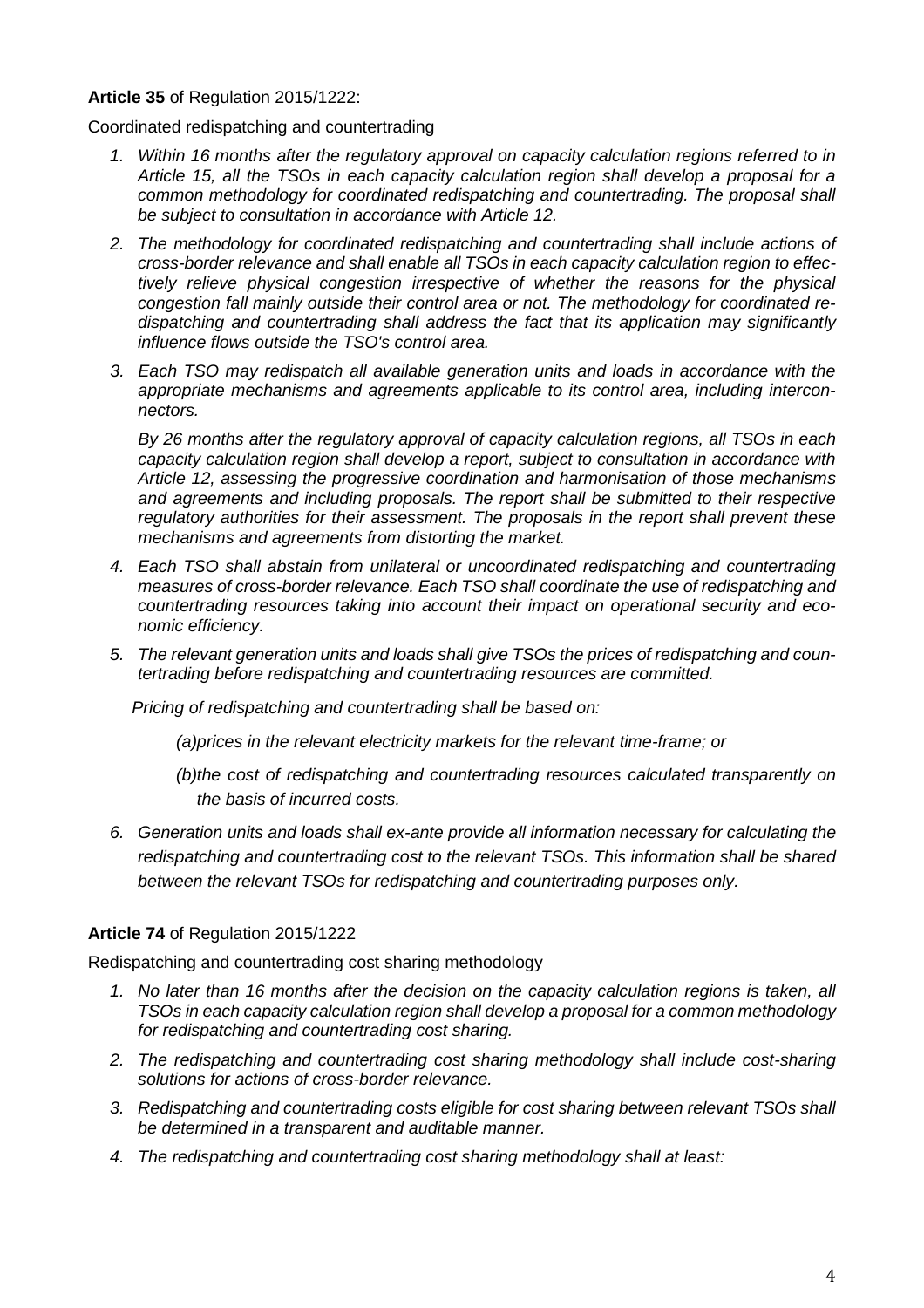- *(a) determine which costs incurred from using remedial actions, for which costs have been considered in the capacity calculation and where a common framework on the use of such actions has been established, are eligible for sharing between all the TSOs of a capacity calculation region in accordance with the capacity calculation methodology set out in Articles 20 and 21;*
- *(b) define which costs incurred from using redispatching or countertrading to guarantee the firmness of cross-zonal capacity are eligible for sharing between all the TSOs of a capacity calculation region in accordance with the capacity calculation methodology set out in Articles 20 and 21;*
- *(c) set rules for region-wide cost sharing as determined in accordance with points (a) and (b).*
- *5. The methodology developed in accordance with paragraph 1 shall include:*
	- *(a) a mechanism to verify the actual need for redispatching or countertrading between the TSOs involved*
	- *(b) an ex post mechanism to monitor the use of remedial actions with costs;*
	- *(c) a mechanism to assess the impact of the remedial actions, based on operational security and economic criteria;*
	- *(d) a process allowing improvement of the remedial actions;*
	- *(e) a process allowing monitoring of each capacity calculation region by the competent regulatory authorities.*
- *6. The methodology developed in accordance with paragraph 1 shall also:*
	- *(a) provide incentives to manage congestion, including remedial actions and incentives to invest effectively;*
	- *(b) be consistent with the responsibilities and liabilities of the TSOs involved;*
	- *(c) ensure a fair distribution of costs and benefits between the TSOs involved;*
	- *(d) be consistent with other related mechanisms, including at least:*

*(i) the methodology for sharing congestion income set out in Article 73;*

*(ii) the inter-TSO compensation mechanism, as set out in Article 13 of Regulation (EC) No 714/2009 and Commission Regulation (EU) No 838/2010 [\(5\);](https://eur-lex.europa.eu/legal-content/EN/TXT/?uri=CELEX%3A32015R1222#ntr5-L_2015197EN.01002401-E0005)*

- *(e) facilitate the efficient long-term development and operation of the pan-European interconnected system and the efficient operation of the pan-European electricity market;*
- *(f) facilitate adherence to the general principles of congestion management as set out in Article 16 of Regulation (EC) No 714/2009;*
- *(g) allow reasonable financial planning;*
- *(h) be compatible across the day-ahead and intraday market time-frames; and*
- *(i) comply with the principles of transparency and non-discrimination.*
- *7. By 31 December 2018, all TSOs of each capacity calculation region shall further harmonise as far as possible between the regions the redispatching and countertrading cost sharing methodologies applied within their respective capacity calculation region.*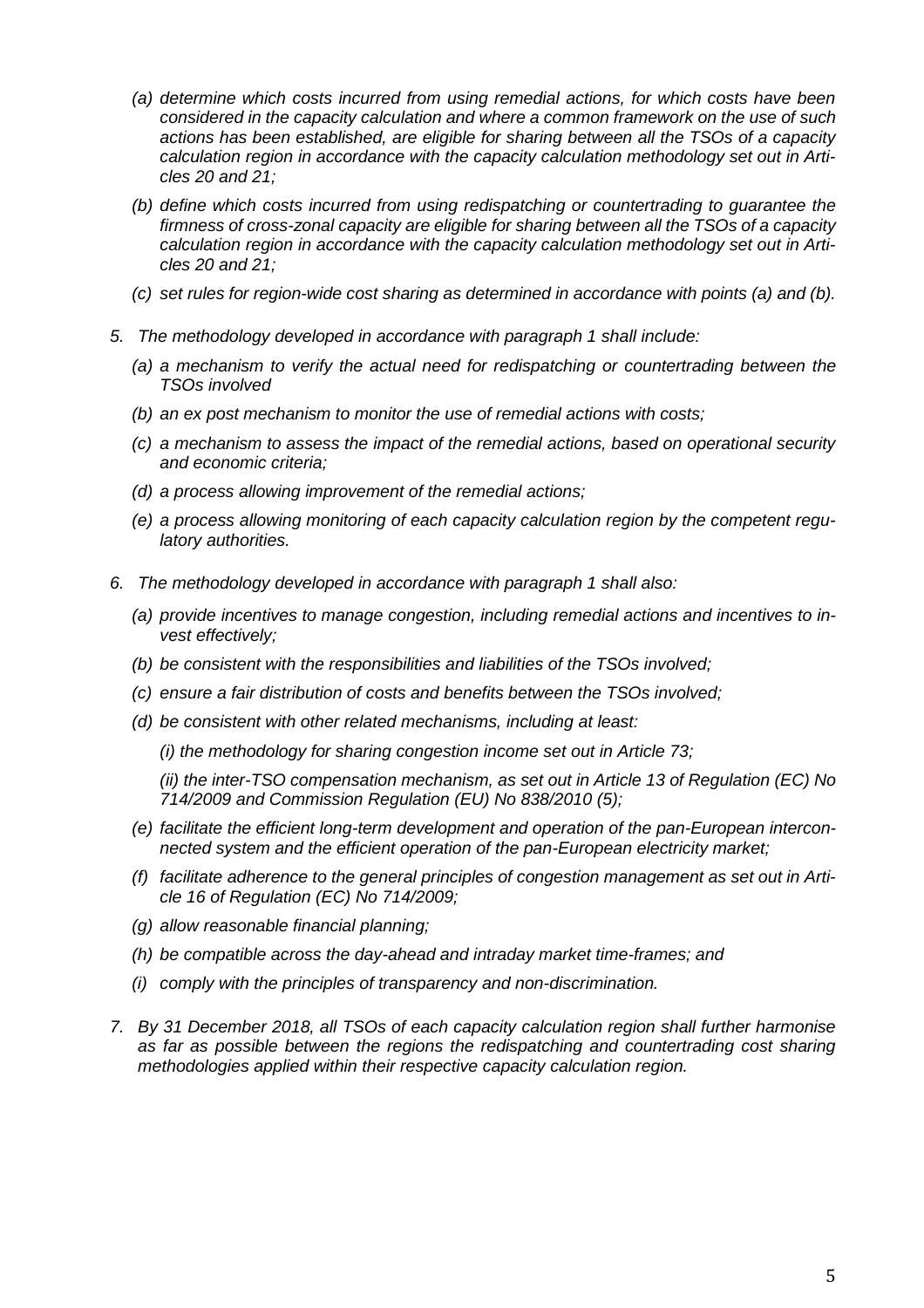# **II. The IU TSOs proposals**

IU TSOs have submitted amended proposals for the RD and CT methodology and for the RD and CT cost sharing methodology which are examined in turn. The IU TSOs submitted the revised RD and CT and RD and CT cost sharing proposals on the 24<sup>th</sup> May 2019. Regulation 2015/1222 requires the competent Regulatory Authorities to consult and closely cooperate and coordinate with each other in order to reach an agreement and take decisions within two months following receipt of an amended proposal by the last regulatory authority. A decision is therefore required by each Regulatory Authority by 24 July 2019.

#### RD and CT methodology

The RD and CT methodology proposes a common approach within the IU CCR for the effective and economically efficient use of coordinated remedial actions which have the effect of relieving physical congestions within a control area of an IU TSO. The methodology includes proposed timescales for its implementation and a description of its expected impact on the objectives of Regulation 2015/1222, in line with Article 9(9) of Regulation 2015/1222.

The proposal for a coordinated RD and CT methodology was consulted on by the IU TSOs through ENTSO-E between 12 January 2018 and 12 February 2018<sup>1</sup> , in line with Article 35 and Article 12 of Regulation 2015/1222. The IU TSOs submitted an original RD and CT proposal in March 2018. The IU Regulatory Authorities issued a first request for amendment (RfA)<sup>2</sup> on 14 September 2018. The IU TSOs subsequently submitted an amended proposal on 23 November 2018. The IU Regulatory Authorities submitted a second RfA on 15 January 2019<sup>3</sup> based on a number of issues which had not been addressed from the initial RfA.

#### RD and CT cost sharing methodology

The coordinated RD and CT cost sharing methodology proposes common cost sharing solutions for actions of cross-border relevance within the IU CCR in accordance with Article 74(2) of Regulation 2015/1222. The methodology includes proposed timescales for its implementation and a description of its expected impact on the objectives of Regulation 2015/1222, in line with Article 9(9) of Regulation 2015/1222. This proposal is not subject to consultation and the IU TSOs did not consult on the methodology.

The original RD and CT cost sharing methodology proposed by IU TSOs, was received by the IU Regulatory Authorities in March 2018. The IU Regulatory Authorities issued a Rfa on 14 September 2018. The IU TSOs subsequently submitted an amended proposal on 14 November 2018. IU Regulatory Authorities submitted a second RfA on 15 January 2019 based on issues which had not been addressed from the initial RfA.

# **III. IU Regulatory Authority position**

In their second RfA, the IU Regulatory Authorities requested several amendments in order to ensure the methodologies included the necessary level of detail and transparency to be considered satisfactory. This section assesses the main changes made by IU TSOs in their last proposals, which are examined in turn :

 $\overline{a}$ <sup>1</sup> The public consultation is available on the ENTSO-e website[: https://consultations.entsoe.eu/markets/iu-tsos-methodology-for-coordinated-r](https://consultations.entsoe.eu/markets/iu-tsos-methodology-for-coordinated-r-c/consult_view/)[c/consult\\_view/](https://consultations.entsoe.eu/markets/iu-tsos-methodology-for-coordinated-r-c/consult_view/)

<sup>&</sup>lt;sup>2 2</sup> The first IU Regulatory Authorities RfA for the RD&CT and RD&CT Cost Sharing is available here: https://www.ofgem.gov.uk/publicationsand-updates/ofgem-decisions-regarding-iu-tsos-proposal-coordinated-redispatching-rd-countertrading-ct-methodology-and-iu-tsos-proposal-rdct-cost-sharing-methodology

<sup>3</sup> The second Regulatory Authorities RfA for the RD&CT and RD&CT Cost Sharing methodologies is available here :

https://www.ofgem.gov.uk/publications-and-updates/decision-request-amendment-redispatching-and-countertrading-and-redispatching-andcountertrading-cost-sharing-methodologies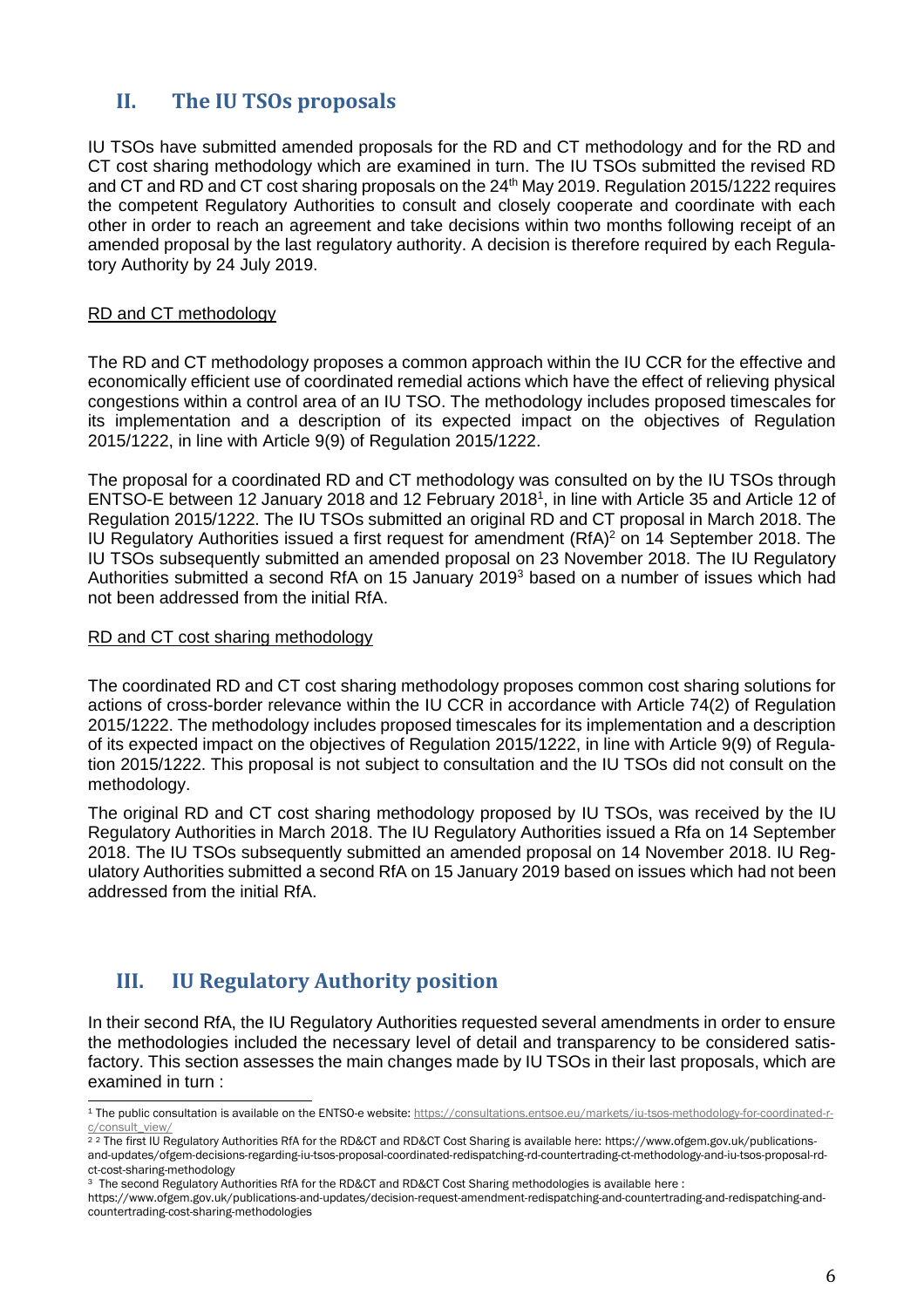## **1. RD&CT methodology**

**a) RD&CT Procedures**: In their previous proposals, IU TSOs indicated their intention to describe the process to both select RD&CT actions and determine the cost of these actions in separate RD and CT operational procedures. Such procedures would be established between relevant TSOs of each bidding zone border in the IU CCR during the implementation phase of these methodologies and would not be submitted to IU Regulatory Authorities for approval.

IU Regulatory Authorities are of the view that methodologies should be standalone documents and should contain all the elements required in the relevant Articles of Regulation 2015/1222. It is of critical importance for the methodologies to contain all the relevant principles at the heart of the methodology so that the methodologies can be deemed to contain an appropriate level of transparency necessary to be approved. IU Regulatory Authorities therefore requested that the RD&CT methodology include the key principles for the coordination of RD&CT actions.

In their latest proposals, IU TSOs have provided additional details on:

- The types of RD&CT actions
- The process to select RD&CT actions
- The rules to calculate the costs of RD&CT actions

IU Regulatory Authorities consider that the RD and CT and RD and CT cost sharing methodologies now contain all such relevant principles and can therefore be deemed to contain an appropriate level of transparency for market participants.

- **b) Provisions to reduce NTC values:** IU Regulatory Authorities asked IU TSOs to remove all provisions allowing a reduction of NTC values as determined by the day-ahead and intraday capacity calculation. The IU RAs consider that such provisions are out of the scope of the RD&CT and RD&CT cost sharing methodologies. In their latest proposals, IU TSOs have removed all such provisions.
- **c) Deadline to exchange information on price and volume:** IU Regulatory Authorities asked IU TSOs to define clear deadlines to exchange information on both the volume available for RD&CT actions and the price of these actions. The TSOs have now clarified that the deadline to exchange this information will be at 19.00 of the day before delivery.
- **d) Rejection of a remedial action:** IU Regulatory Authorities asked IU TSOs to detail the framework in case TSOs reject a remedial action proposed by the regional security coordinator (RSC). IU TSOs have specified that in case of a rejection of a remedial action, the RSC will propose a second remedial action. If this action is also rejected, the requesting TSO will use local emergency actions.

## **2. RD&CT Cost Sharing**

**a) Principles of cost sharing:** IU Regulatory Authorities requested that TSOs include the costs and incomes of RD in the total cost of coordinated RD and CT. IU TSOs have amended their proposals to include the relevant costs and incomes in the total costs of coordinated RD and CT.